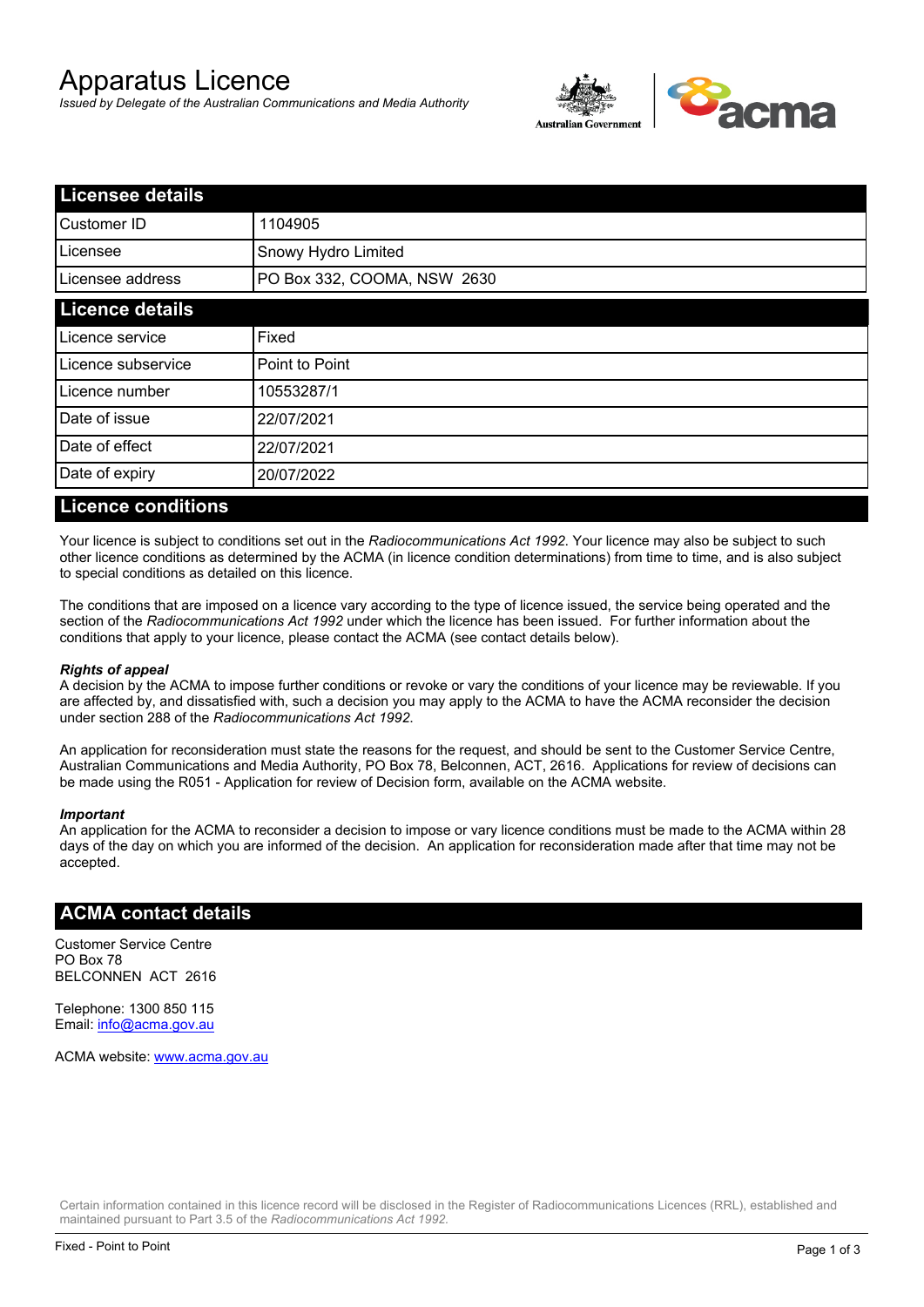# **Advisory Notes applying to licence no.: 10553287/1**

Conditions applicable to the operation of Point to Point station(s) authorised under this licence can be found in the Radiocommunications Licence Conditions (Apparatus Licence) Determination and the Radiocommunications Licence Conditions (Fixed Licence) Determination, the 'fixed licence lcd'. Copies of these determinations are available from the ACMA and from the ACMA home page (www.acma.gov.au).